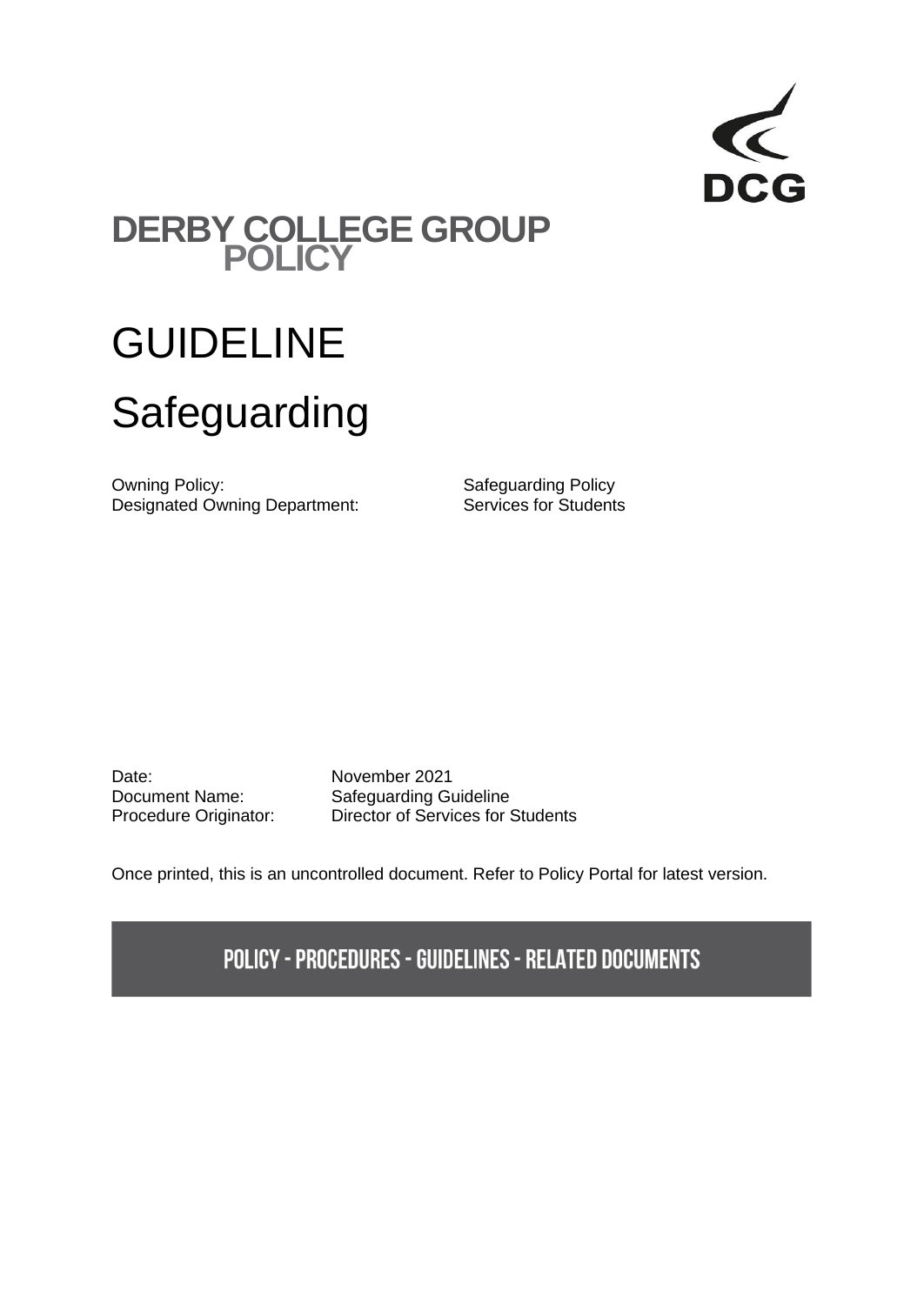All staff should be aware of indicators of abuse and neglect. Knowing what to look for is vital for the early identification of abuse and neglect and specific safeguarding issues such as child criminal exploitation and child sexual exploitation so that staff are able to identify cases of children who may be in need of help or protection. All staff should have read and understood [Keeping Children Safe in Education](https://www.gov.uk/government/publications/keeping-children-safe-in-education--2) Part 1 which sets out indicators and types of abuse and their role in reporting safeguarding concerns.

# **CATEGORIES OF ABUSE**

#### **Young People**

#### **Physical Abuse**

This may involve hitting, shaking, throwing, burning or scalding, drowning, suffocating, or otherwise causing physical harm to a young person. Physical harm may also be caused when a parent or carer fabricates the symptoms of, or deliberately includes illness in a young person.

#### **Emotional Abuse**

This is the persistent emotional ill-treatment of a young person such as to cause severe and persistent effects on the young person's emotional development. It may involve conveying to young people that they are worthless or unloved, inadequate, or valued only so far as they meet the needs of another person. It may feature age or developmentally inappropriate expectation being imposed on young people.

These may include interactions which are beyond the young person's developmental capability as well as overprotection and limitation of exploration and learning or preventing the young person from participating in normal social interaction. It may involve seeing or hearing the ill treatment of another. It may involve bullying and causing young people to feel frightened or in danger, or the exploitation or corruption of young people.

Some level of emotional abuse is involved in all types of ill treatment of a young person, though it may occur alone.

#### **Sexual Abuse**

This involves forcing or enticing a young person to take part in sexual activities, including prostitution, exploitation whether or not the young person is aware of what is happening. The activities may involve physical contact, including penetrative (e.g., rape) or non-penetrative acts. They may include non-contact activities, such as involving young people in looking at, or in the production of pornographic materials or watching sexual activities or encouraging young people to behave in sexually inappropriate ways.

#### **Neglect**

This is the persistent failure to meet the young person's basic physical and/or psychological needs, likely to result in the serious impairment of the young person's health or development. Neglect may occur during pregnancy as a result of maternal substance abuse.

Once a child is born, neglect may involve a parent or carer failing to provide adequate food and clothing, shelter (including exclusion from home or abandonment), failure to protect a young person from physical and emotional harm or danger, failure to ensure adequate supervision, including the use of inadequate caregivers or failure to ensure access to appropriate medical care or treatment. It may also include neglect of, or unresponsiveness to, a young person's basic emotional needs.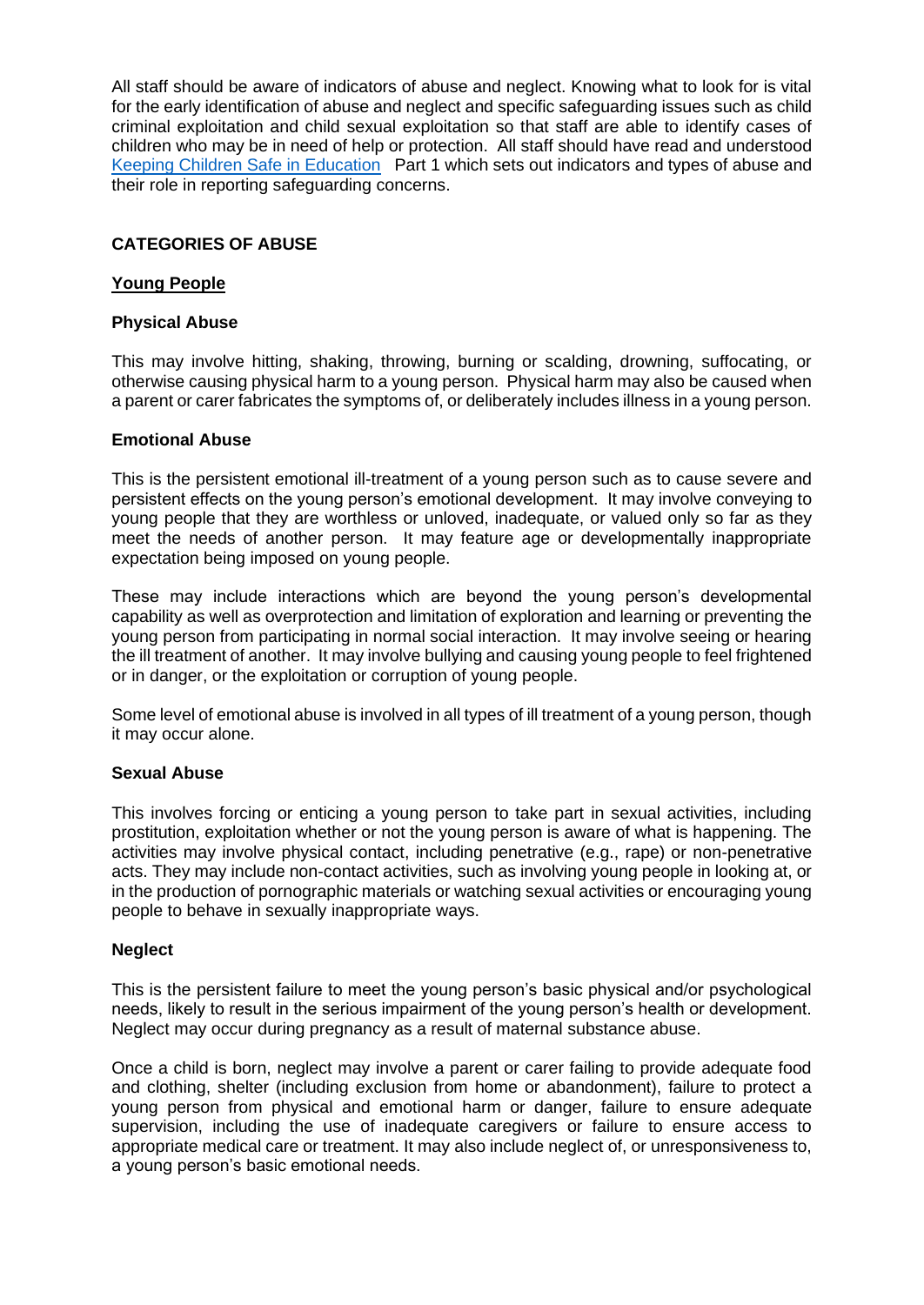# **Adults at Risk**

# **Physical Abuse**

This includes hitting, slapping, pushing, kicking, rough handling or unnecessary physical force either deliberate or unintentional, misuse of medication, restraint or inappropriate physical sanctions.

#### **Sexual Abuse**

This includes rape and sexual assault or sexual acts to which the adult at risk has not consented, or could not consent to, or was pressured into consenting to. Sexual abuse can occur between people of the same sex and it can also occur within a marriage or any longterm relationship. A relationship of trust and a duty of care should exist between an employee or a volunteer and the person for whom they are caring.

It would be seen as a betrayal of trust and, therefore, abusive for that employee or volunteer to have a sexual relationship with the person they are caring for.

# **Psychological Abuse**

This includes emotional abuse, bullying and threats of harm or abandonment, deprivation of contact, humiliation, blaming, controlling, intimidation, coercion, harassment, verbal abuse, isolation or withdrawal from services or supportive networks.

#### **Financial or Material Abuse**

This includes theft, fraud, exploitation, pressure in connection with wills, property, enduring power of attorney, or inheritance or financial transactions, or the inappropriate use, misuse or misappropriation of property, possessions or benefits, or internet scamming.

#### **Neglect and Acts of Omission**

This includes ignoring or withholding medical or physical care needs, failure to provide access to appropriate health, social care or educational services, the withholding of the necessities of life, such as medication, adequate nutrition, clothing and heating.

#### **Discriminatory Abuse**

This includes racist, sexist or other forms of abuse that are based on a person's disability and other forms of harassment or similar treatment.

#### **Other forms of abuse**

#### **Domestic Violence**

Domestic violence is the abuse of one partner within an intimate or family relationship. It is the repeated, random and habitual use of intimidation to control a partner. The abuse can be physical, emotional, psychological, financial or sexual. It can force a person to alter their behavior, because they are frightened of their partner's reaction, and this is a form of abuse.

There is no single cause of domestic violence. It comes from a combination of factors, including society's attitudes, community responses, and the individual psychology experiences of the abuser and the abused. Domestic violence is the result of an abuser's desire for power and control.

If you have concerns about a child or young person you should refer them to a Safeguarding Officer for advice, support and external referral if required.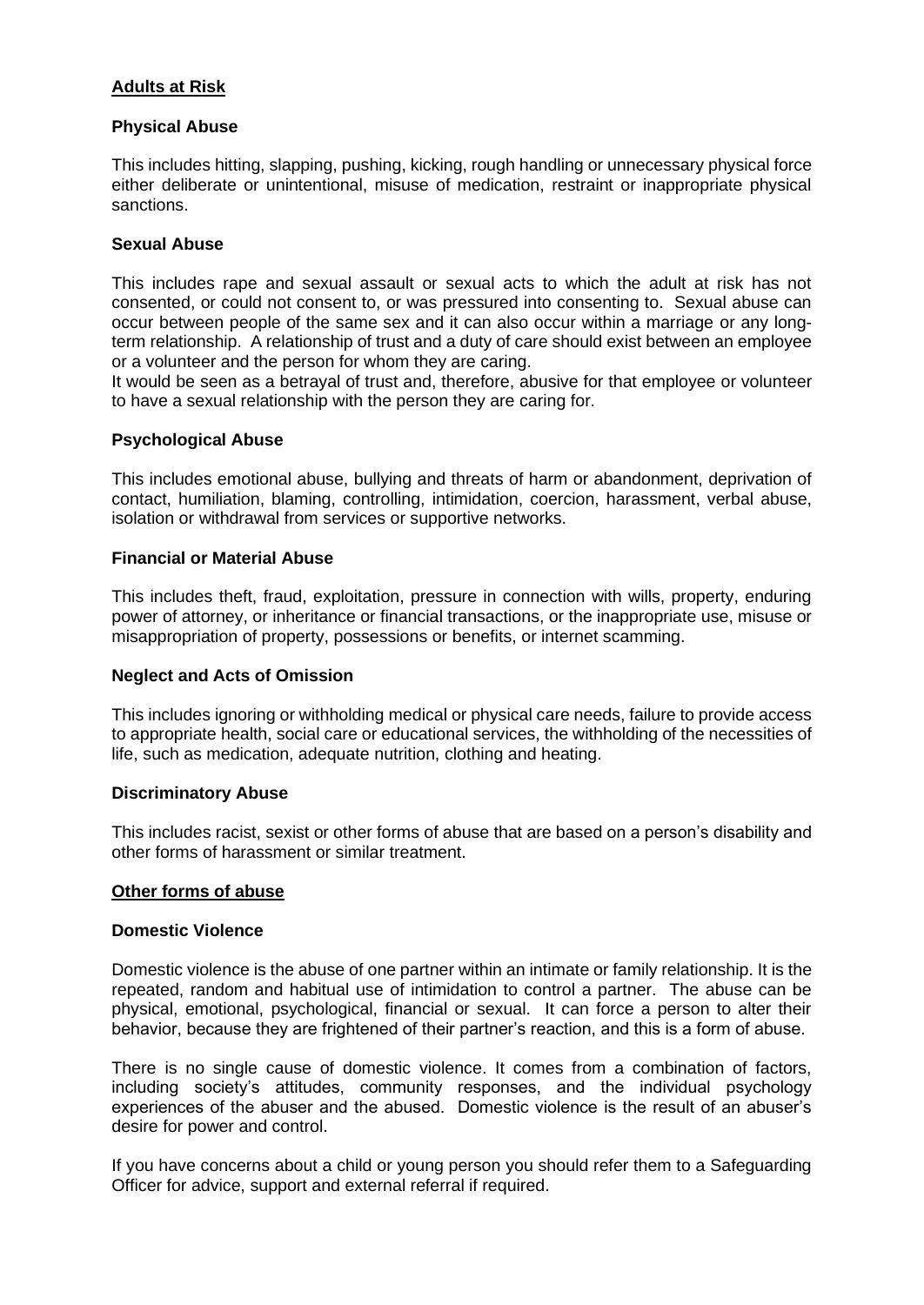DCG is part of a multi-agency information sharing project regarding Domestic Abuse - **Stopping Domestic Abuse Together** (SDAT) sends notifications of domestic abuse to the senior safeguarding team.

All SDAT notifications will be treated as any other safeguarding concern. When the college receives a notification into the safeguarding email account, the Designated Safeguarding Lead and or the deputy Designated Safeguarding Lead will consider:

- What is already known about the child and their family? Are they known to Children's Services?
- What is known about the child when they arrived (or not) at school today? How are they presenting physically and emotionally? Are there any changes in their behaviour?
- Who in the school needs to be informed? i.e. class teacher
- What 'checks' need to be carried out and how best can these be achieved?

The child or parent/carer will not be directly approached about the incident; however, we will make general enquires with the child about how they are. There may be times when the child may initiate a conversation about the incident, and in these circumstances all staff will follow the guidance outlined in the section 'If information is disclosed to you'.

DCG will refer to the [Domestic Violence Risk Identification Matrix](https://www.ddscp.org.uk/staff-and-volunteers/info-and-resources/domestic-abuse/) (DVRIM) to help us reflect on what is known, not known and make a judgement about risk. In all cases there will be a consideration of what support the child may need in college and if any actions are required to promote the child's welfare and ensure they are protected from harm.

If a child and their family are open to local authority Children's Services, the school and the Social Worker or Family Support Worker will liaise to share any relevant information and agree a plan of support.

# **Child Sexual Exploitation (CSE) and Child Criminal Exploitation (CCE)**

Both CSE and CCE are forms of abuse that occur where an individual or group takes advantage of an imbalance in power to coerce, manipulate or deceive a child into taking part in sexual or criminal activity, in exchange for something the victim needs or wants, and/or for the financial advantage or increased status of the perpetrator or facilitator and/or through violence or the threat of violence. CSE and CCE can affect children, both male and female and can include children who have been moved (commonly referred to as trafficking) for the purpose of exploitation.

**Child Criminal Exploitation (CCE)** - Some specific forms of CCE can include children being forced or manipulated into transporting drugs or money through county lines, working in cannabis factories, shoplifting or pickpocketing. They can also be forced or manipulated into committing vehicle crime or threatening/committing serious violence to others.

Children can become trapped by this type of exploitation as perpetrators can threaten victims (and their families) with violence or entrap and coerce them into debt. They may be coerced into carrying weapons such as knives or begin to carry a knife for a sense of protection from harm from others. As children involved in criminal exploitation often commit crimes themselves, their vulnerability as victims is not always recognised by adults and professionals, (particularly older children), and they are not treated as victims despite the harm they have experienced. They may still have been criminally exploited even if the activity appears to be something they have agreed or consented to.

It is important to note that the experience of girls who are criminally exploited can be very different to that of boys. The indicators may not be the same, however professionals should be aware that girls are at risk of criminal exploitation too. It is also important to note that both boys and girls being criminally exploited may be at higher risk of sexual exploitation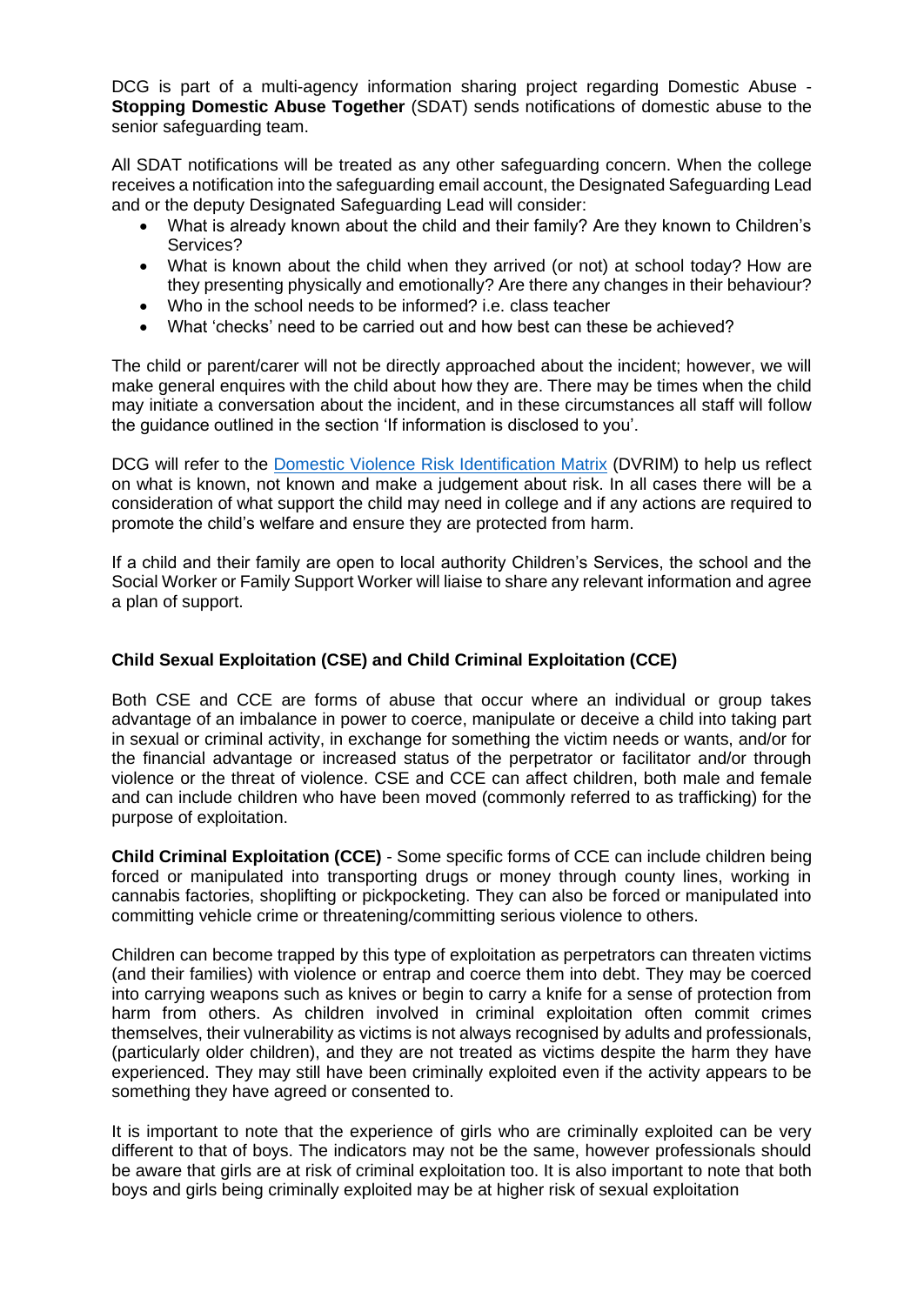# **Child Sexual Exploitation (CSE)**

CSE is a form of child sexual abuse. Sexual abuse may involve physical contact, including assault by penetration (for example, rape or oral sex) or nonpenetrative acts such as masturbation, kissing, rubbing, and touching outside clothing. It may include non-contact activities, such as involving children in the production of sexual images, forcing children to look at sexual images or watch sexual activities, encouraging children to behave in sexually inappropriate ways or grooming a child in preparation for abuse including via the internet.

CSE can affect any child, who has been coerced into engaging in sexual activities. This includes 16 and 17 year olds who can legally consent to have sex. Some children may not realise they are being exploited e.g. they believe they are in a genuine romantic relationship

If you have concerns about a child or young person you should refer them to a Safeguarding Officer for advice, support and external referral if required.

A referral to the National Referral Mechanism should be considered

#### **Extremism and Radicalisation**

A statutory duty has been placed on Further Educational establishments to have due regard to the need to prevent people from being drawn into terrorism, and to ensure that they are given appropriate advice and support. If you have any concerns about a student or hear or see anything that concerns you, please contact a Safeguarding Officer.

#### **Female Genital Mutilation (FGM)**

Female Genital Mutilation (FGM) comprises all procedures involving partial or total removal of the external female genitalia or other injury to the female genital organs. It is illegal in the UK and a form of child abuse with long-lasting harmful consequences.

Section 5B of the Female Genital Mutilation Act 2003 (as inserted by section 74 of the Serious Crime Act 2015) places a statutory duty upon teachers along with regulated health and social care professionals in England and Wales, to report to the police where they discover (either through disclosure by the victim or visual evidence) that FGM appears to have been carried out on a girl under 18. Those failing to report such cases will face disciplinary sanctions. It will be rare for teachers to see visual evidence, and they should not be examining pupils, but the same definition of what is meant by "to discover that an act of FGM appears to have been carried out" is used for all professionals to whom this mandatory reporting duty applies.

Teachers must personally report to the police cases where they discover that an act of FGM appears to have been carried out. Unless the teacher has a good reason not to, they should also still consider and discuss any such case with the College's Designated Safeguarding Lead, or one of their nominated deputies and involve children's social care as appropriate. The duty does not apply in relation to at risk or suspected cases (i.e.where the teacher does not discover that an act of FGM appears to have been carried out, either through disclosure by the victim or visual evidence) or in cases where the woman is 18 or over. In these cases, teachers should follow local safeguarding procedures.

The following is a useful summary of the FGM mandatory reporting duty which is taken from the Home Office Fact Sheet Summary;

Mandatory reporting of FGM\* Duty applies to regulated health and social care professionals and teachers in England and Wales. Requires these professionals to make a report to the police if, in the course of their professional duties, they:

• are informed by a girl under 18 that an act of FGM has been carried out on her; or

• observe physical signs which appear to show that an act of FGM has been carried out on a girl under 18 and have no reason to believe that the act was necessary for the girl's physical or mental health or for purposes connected with labour or birth.\*introduced in Section 5B of the FGM Act 2003, as inserted by section 74 of the Serious Crime Act 2015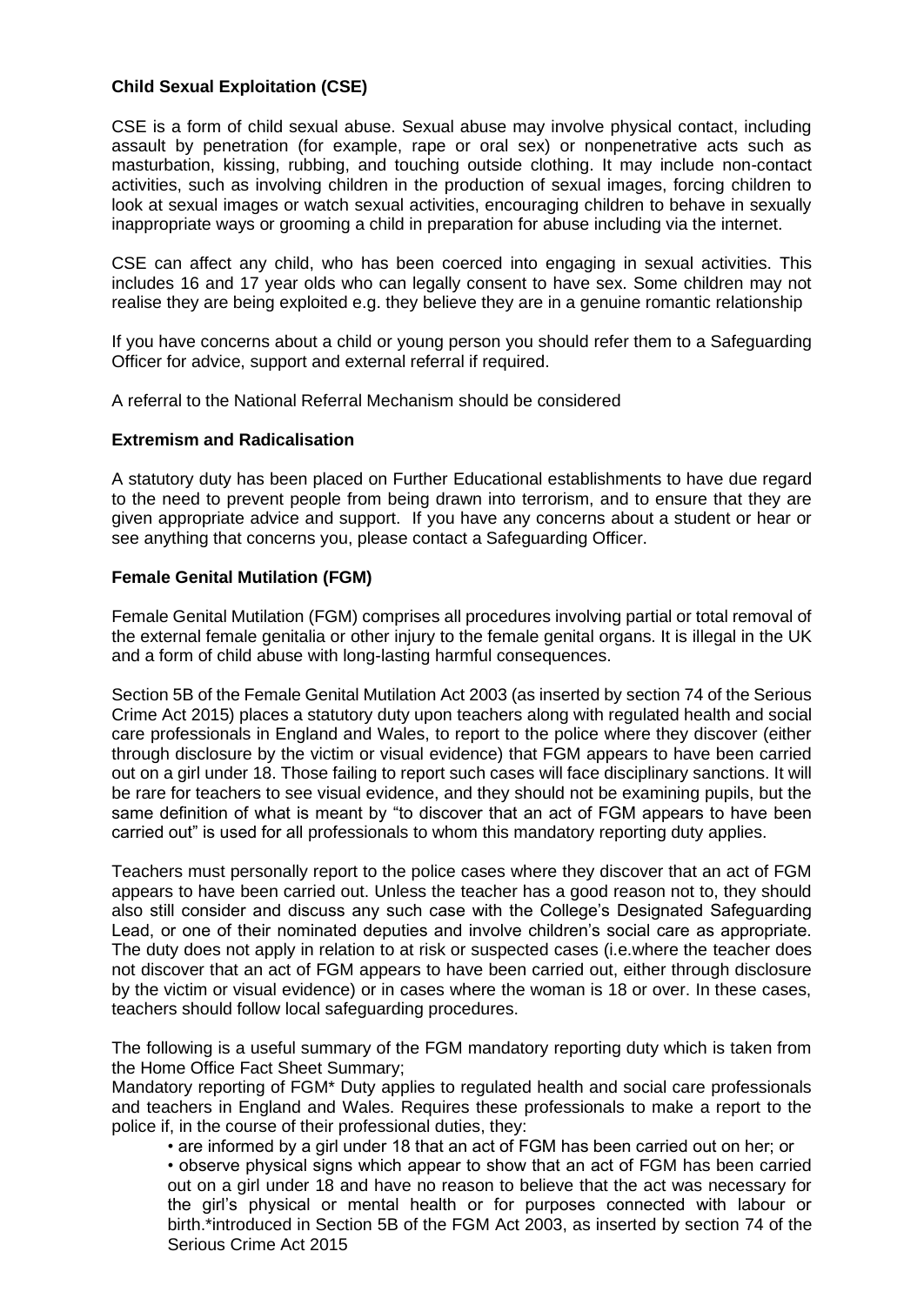#### **Forced Marriage**

A forced marriage is a marriage that is performed under duress and without the full and informed consent or free will of both parties and is a criminal offence in the UK.

Victims of forced marriage may be the subject of physical violence, rape, abduction, false imprisonment, enslavement, emotional abuse, and murder.

It is important not to confuse 'forced' marriage with 'arranged' marriage. In the instance of an 'arranged' marriage both parties freely consent.

Any disclosures of this type should automatically be referred to the Designated Safeguarding Lead or their nominated deputy for external referral.

#### **Honour based violence**

'Honour' based violence (HBV) is a form of domestic abuse which is perpetrated in the name of so called 'honour'. The honour code which it refers to is set at the discretion of male relatives and women who do not abide by the 'rules' are then punished for bringing shame on the family. Infringements may include a woman having a boyfriend; rejecting a forced marriage; pregnancy outside of marriage; interfaith relationships; seeking divorce, inappropriate dress or make-up and even kissing in a public place.

HBV can exist in any culture or community where males are in position to establish and enforce women's conduct, examples include: Turkish; Kurdish; Afghani; South Asian; African; Middle Eastern; South and Eastern European; Gypsy and the travelling community (this is not an exhaustive list).

Males can also be victims, sometimes as a consequence of a relationship which is deemed to be inappropriate, if they are gay, have a disability or if they have assisted a victim.

This is not a crime which is perpetrated by men only, sometimes female relatives will support, incite or assist. It is also not unusual for younger relatives to be selected to undertake the abuse, as a way to protect senior members of the family. Sometimes contract killers and bounty hunters will also be employed.

Any disclosures of this type should automatically be referred to the Designated Safeguarding Lead or their nominated deputy for external referral.

#### **Mental Well-being**

Positive mental health and emotional well-being describes how we think, feel and relate to ourselves and others and how we interpret the world around us. Having good mental health affects our capacity to manage, communicate, and form and sustain relationships. It also affects our ability to cope with change and major life events.

If a person has poor mental health this will affect how they interact with others, their ability to apply themselves to learning, attendance, behavior etc. The College owes a duty of care to young people and employees need to take appropriate action if they have concerns by referring them to, for example the College's Welfare Team or external counselling and therapy professionals.

Colleges can access a range of advice to help them identify children in need of extra mental health support, this includes working with external agencies. More information can be found in the DFE Mental health and behaviour in schools' guidance, colleges can also wish to follow this guidance as best practice.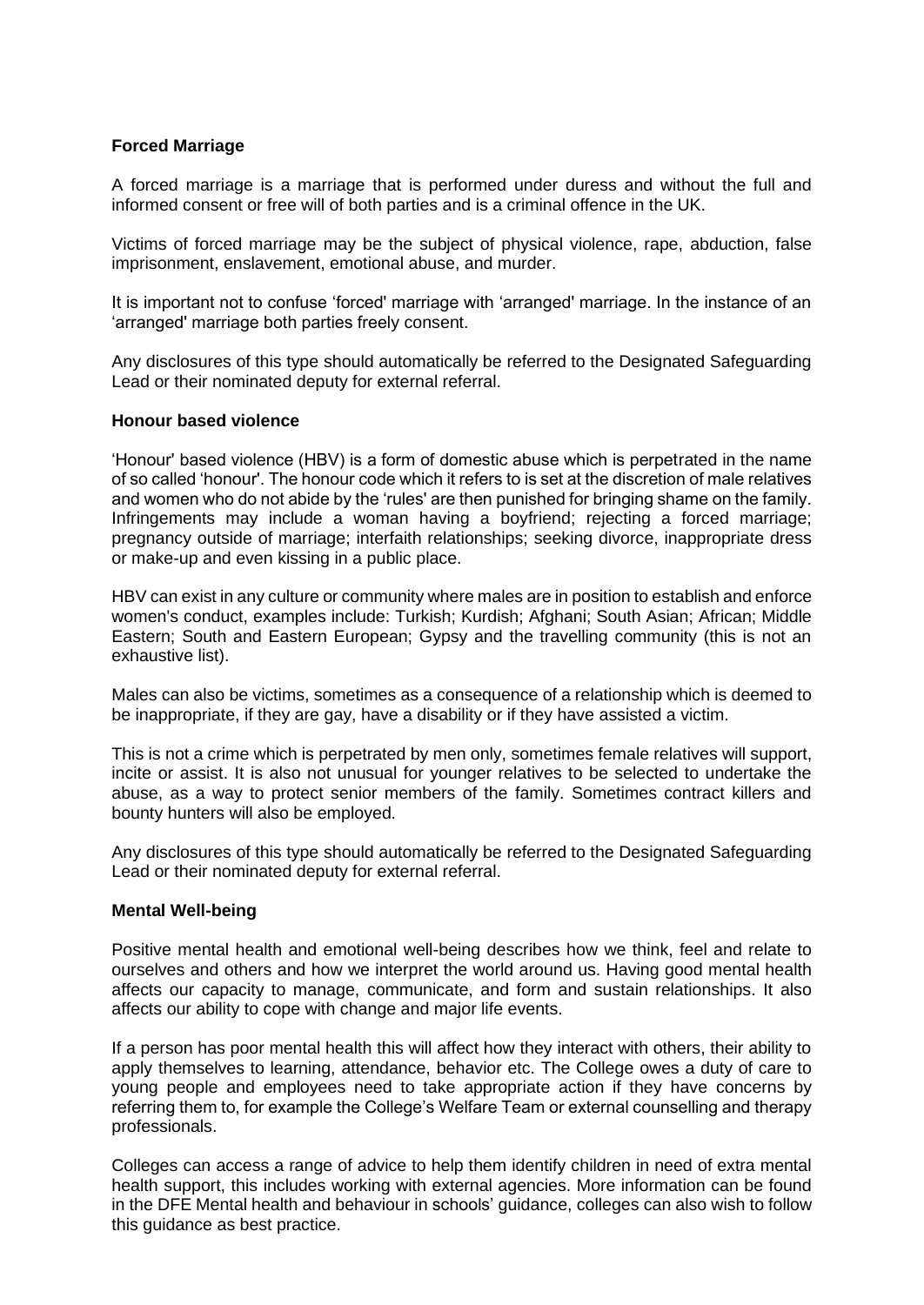# **Self-Neglect/Harm**

This is not a direct form of abuse, but employees need to be aware of it in the general context of risk assessment and risk management, and to be aware that they may owe a duty of care to a young person who place themselves at risk in this way.

#### **Peer on Peer abuse**

Employees should be alert that children are capable of abusing their peers. The College recognises that abuse is abuse and should never be tolerated or passed off as "banter", "just having a laugh", or "part of growing up".

Peer on peer / child on child abuse is most likely to include but is not limited to:

- Bullying (including cyberbullying, prejudice based and discriminatory bullying)
- Abuse within intimate personal relationships between peers
- Physical abuse such as hitting, kicking, shaking, biting, hair pulling or otherwise causing physical harm (this may include an online element which facilitates, threatens and /or encourages physical abuse)
- Sexual violence, such as rape, assault by penetration and sexual assault (this may include an online element which facilitates, threatens and /or encourages sexual violence)
- Sexual harassment, such as sexual comments, remarks, jokes and online sexual harassment, which may be standalone or part of a broader pattern of abuse
- Causing someone to engage in sexual activity without consent, such as forcing someone to strip, touch themselves sexually, or to engage in sexual activity with a third party
- Consensual and non-consensual sharing of nudes and semi-nude images and or videos (also known as sexting or youth produced sexual imagery)
- Up skirting, which typically involves taking a picture under a person's clothing without their permission, with the intention of viewing their genitals or buttocks to obtain sexual gratification, or cause the victim humiliation, distress or alarm,
- Initiating/hazing type violence and rituals (this could include activities involving harassment, abuse or humiliation used in a way of initiating a person into a group and may also include an online element).

Peer on peer abuse exists on a continuum and different forms of abuse may overlap.

- It can affect any child/young person of any age and sex and can occur between two children or through a group of children abusing a single child or group of children.
- Sometimes vulnerable children are targeted. For example:
	- o Those living with domestic abuse or intra-familial abuse in their histories
	- o Young people in care
	- o Those who have experienced bereavement through the loss of a parent, sibling or friend
	- $\circ$  Black and minority ethnic children are under identified as victims but are over identified as perpetrators
	- o There is recognition it is more likely that girls will be victims and boys perpetrators. However both girls and boys can experience peer on peer / child on child abuse but they are likely to experience it differently i.e. girls being sexually touched/assaulted or boys being subject to homophobic taunts/initiation/hazing (rituals and other activities involving harassment, abuse or humiliation used as a way of initiating a person into a group).
	- o Evidence also shows that children with SEND and LGBT children are at greater risk.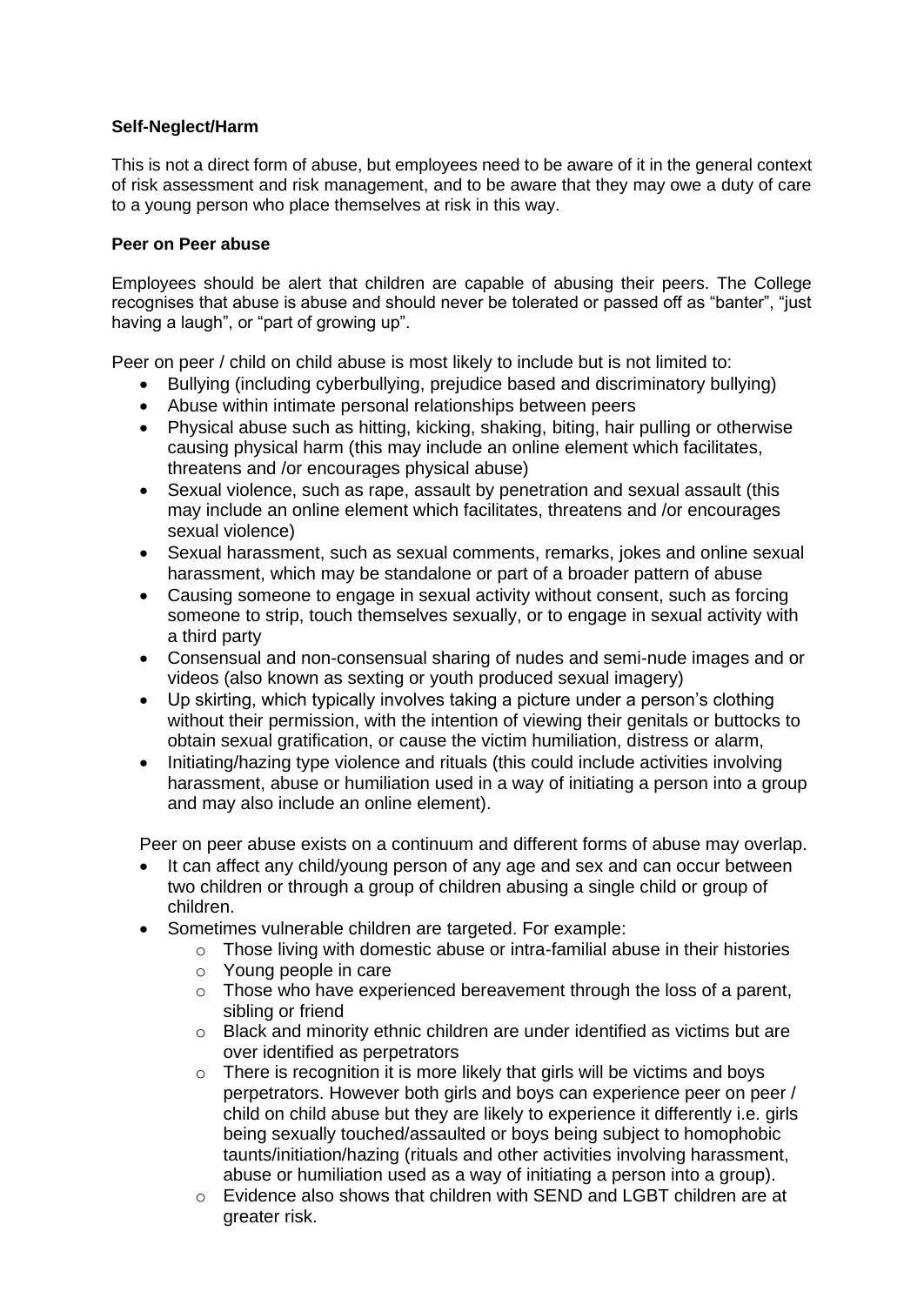There is a whole college approach to preventing peer on peer abuse, including child on child sexual violence and sexual harassment; this forms part of the whole school/college approach to safeguarding. The school/college will seek to minimise the risk of peer on peer / child on child abuse by ensuring an approach that prepares learners for life in modern Britain. The establishment has a clear set of values and standards which are upheld and demonstrated throughout all aspects of school/college life.

# **Other safeguarding issues**

Other safeguarding issues can include:

- Bullying, including cyberbullying
- Children missing from home or care
- Drugs
- Fabricated or induced illness
- Faith and gender-based abuse/violence
- Gangs and youth violence
- Hate crime
- Private fostering
- **Sexting**
- Sharing indecent images online
- **Trafficking**
- **Modern Slavery**

If a college employee has concerns in relation to any of the above, please contact a College Safeguarding Officer for further advice and support.

#### **Early Help Process**

The Early Help Assessment (EHA) is a standard shared assessment that can be used by all Derby City/Derbyshire services working with children and young people and their families. The assessment is particularly useful for use in early intervention work, where the College works with families as soon as we realise that a child or young person may have emerging needs.

The EHA should be used to help identify low level or emerging needs.

The Early Help Assessment consists of:

- An EHA pre-assessment checklist and request for support form (previously known as the CAF pre-assessment checklist) to identify and document low level needs or help decide if an EHA may be needed.
- A process to enable practitioners to undertake an Early Help Assessment using a standard document and, where appropriate, form a Team Around the Family (TAF), action plan and review.

If a college employee feels that a student that they are working with would benefit from an EHA they should contact a Safeguarding Officer in the first instance.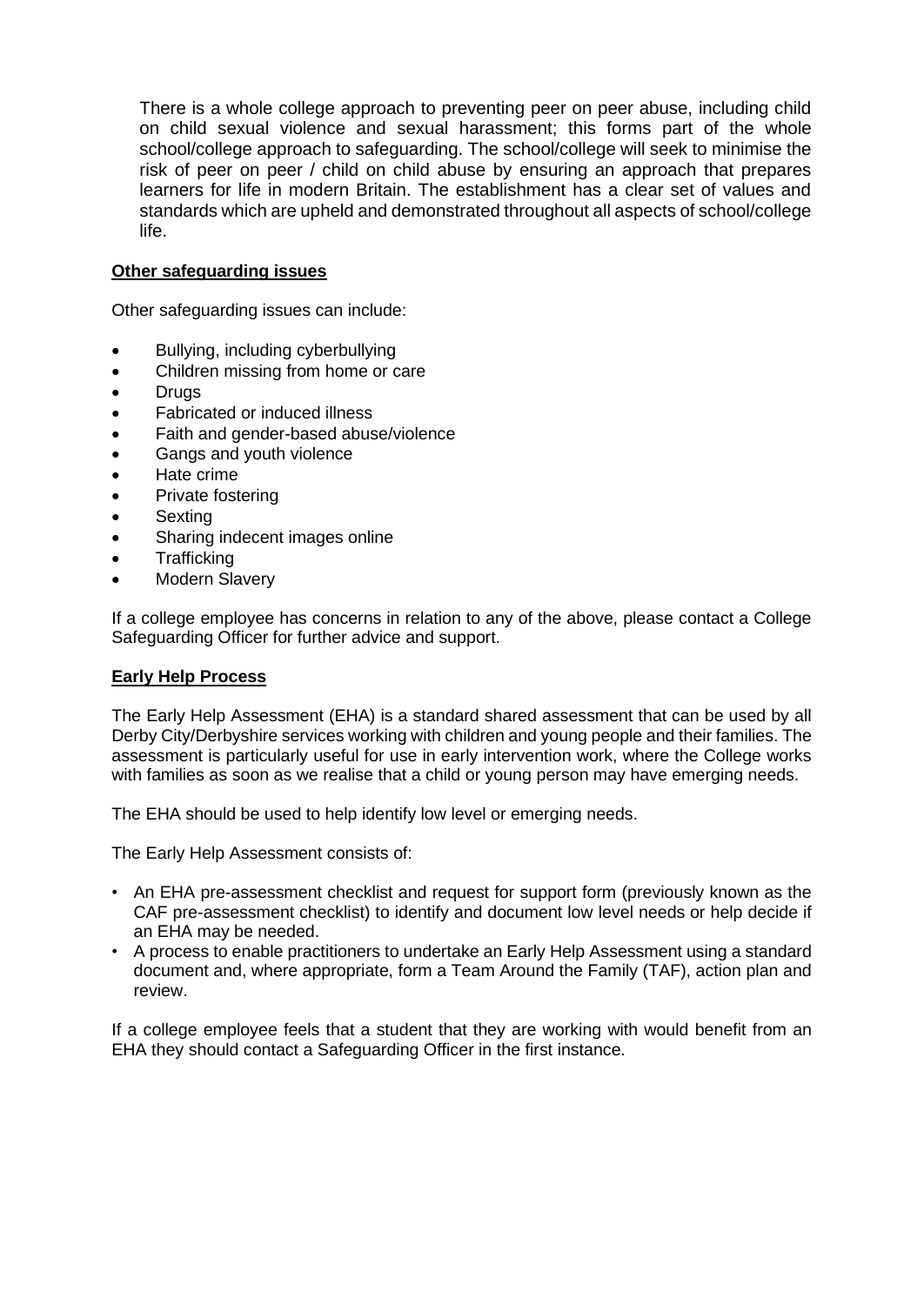# **Safeguarding guidance for remote teaching and learning**

Keeping employees and students safe when providing remote education is essential. Therefore, the following guidance should be implemented to ensure safe teaching and learning practices are in place.

#### **Online sessions**

All online sessions between teachers and DCG students (delivered onsite or at home) must be recorded using Microsoft Teams as the only platform for online communication; this recording will be used for reference, reflection, and safeguarding purposes. One to one online meetings via Microsoft Teams between support staff/ teachers and students should also be recorded.

#### **Teaching and learning online guidance**

- Background settings should be neutral, and camera set to 'Blur Background' to ensure background privacy between all parties is protected.
- Teacher dress code should be professional and inclusive as it would be in a classroom setting
- Student dress code should reflect how they would dress for college
- Teachers and students should have their cameras on, where possible and available, to improve communication
- Teachers should check that any other tabs the teacher has open in a browser would be appropriate for a child to see when the teacher is sharing a screen
- Teachers and students should use professional language
- Students should be advised that other family members at home cannot participate or contribute to the lesson.

#### **Joining meetings**

To minimize opportunities for inappropriate behaviour (e.g. bullying) amongst students in the absence of a teacher, lessons should always start promptly, and teachers should communicate to students that the lesson does not begin until the teacher is present. At the end of the lesson the teacher should use the 'end the meeting for all' function to ensure all class members have left the online lesson at the same time.

When using the channels function as a teaching and learning tools, teacher should ensure that they regularly visit channel groups to monitor behaviour and participation.

Further advice and support regarding Remote Teaching and Learning good practice can be found on the Teaching and Learning Hub located on the staff intranet

[https://studentderbycollegeac.sharepoint.com/sites/TLAHub/SitePages/Remote%20TLA.asp](https://studentderbycollegeac.sharepoint.com/sites/TLAHub/SitePages/Remote%20TLA.aspx) [x](https://studentderbycollegeac.sharepoint.com/sites/TLAHub/SitePages/Remote%20TLA.aspx)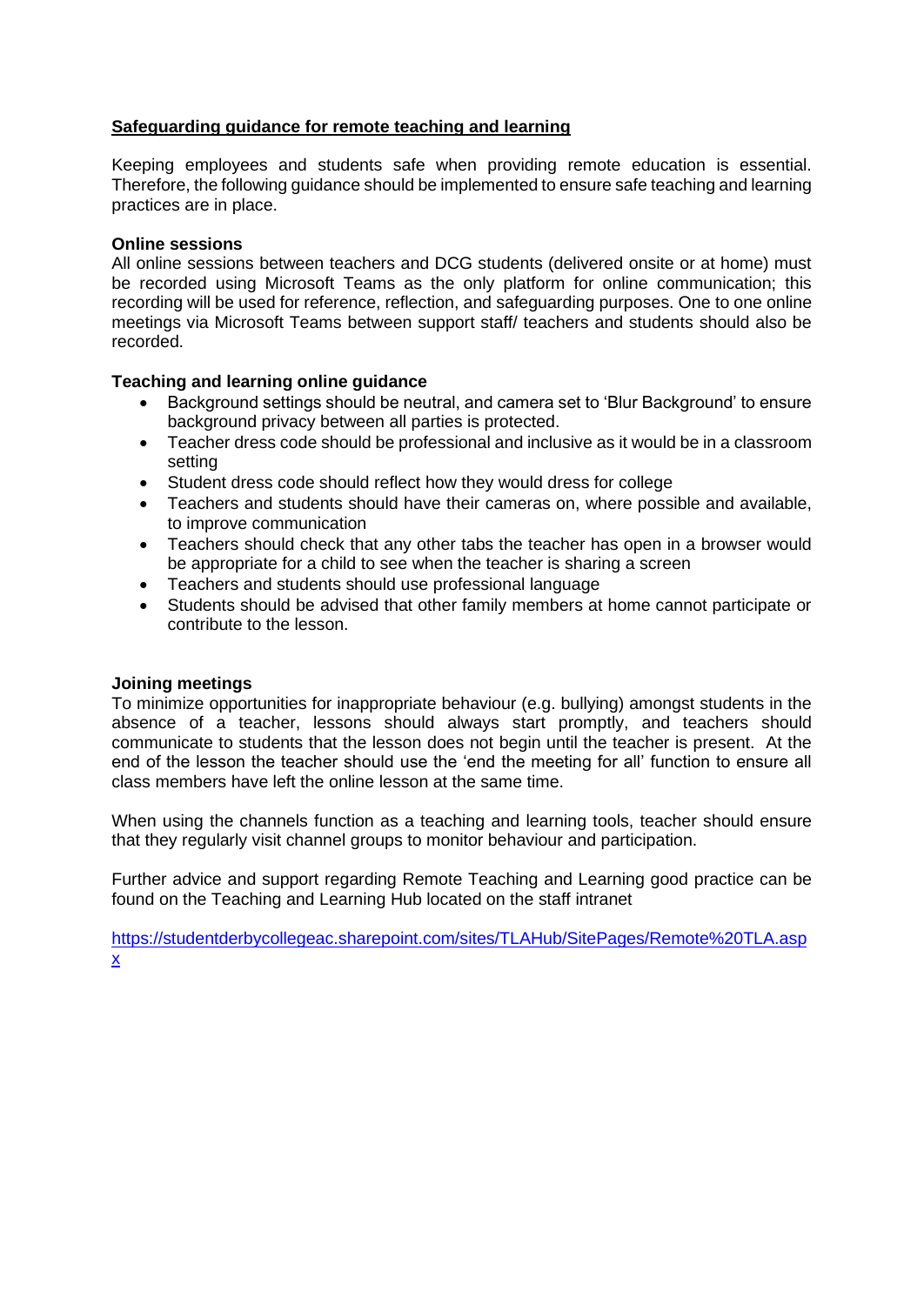# **Recording**

When recording lessons or one to one meetings with students the following guidance should be followed:

- a) The parties involved in the meeting, lesson or conversation are made aware that it is being recorded (preferably prior to the recording to give them notice) or is going to be recorded.
- b) The reason or purpose for recording is stated and made clear.
- c) Only DCG equipment and approved systems are used for recording.
- d) Ensure any smart speakers are switched off (Alexa etc).
- e) The recording/s should only be used for the purpose made clear prior to or at the start of the recording.
- f) In accordance with the College's Policy on Intellectual Property Rights in general where employees make a recording, all rights in that recording (including rights in the sounds made) will belong to the College.
- g) The recording should not be passed on to anyone (a third party) for use without prior knowledge of the parties involved in the recording and with their explicit consent.
- h) The recordings are stored securely in line with DCG policies and procedures.
- i) The recordings should be deleted when they are no longer required or of use. Recordings can only be retained and stored for as long of the education programme for that student cohort. It is the responsibility of the individual making the recording to review all recordings retained on a regular basis and delete recordings no longer required. This will be subject to regular internal auditing by the IT department.
- j) Consent does not need to be sought as the requirement to record is in line with GDPR guidance of legitimate use. However, if someone refuses to consent to the audio recording then the recording should not be made, or their contribution to the recording should be removed or blocked out.
- k) Recordings should be used responsibly and for the purposes required in accordance with DCG policies and the law.
- l) Recordings should not be passed on to anyone (a third party) for use without prior knowledge of the parties involved in the recording and with their explicit consent. Only pre-recorded content should be shared between groups, live recordings should not be shared across groups.

# **Recognising and responding to safeguarding concerns**

If young people are not seeing trusted adults at college every day, it is even more important that employees are able to identify any child protection concerns and take appropriate action. For example, concerns may arise when;

- An employee sees or hears something worrying during an online lesson
- A student disclosed abuse during a phone call, one to one online meeting or via email

Employees are required to report any safeguarding concerns raised or identified whilst teaching and supporting students remotely and online, in accordance with the DCG Safeguarding Policy, Procedures and Guidelines. Comprehensive guidance to enable employees to recognise the signs of abuse is available in *Keeping Children Safe in Education* (DFE September 2020) in addition to mandatory safeguarding training and regular safeguarding updates and briefings provided for employees.